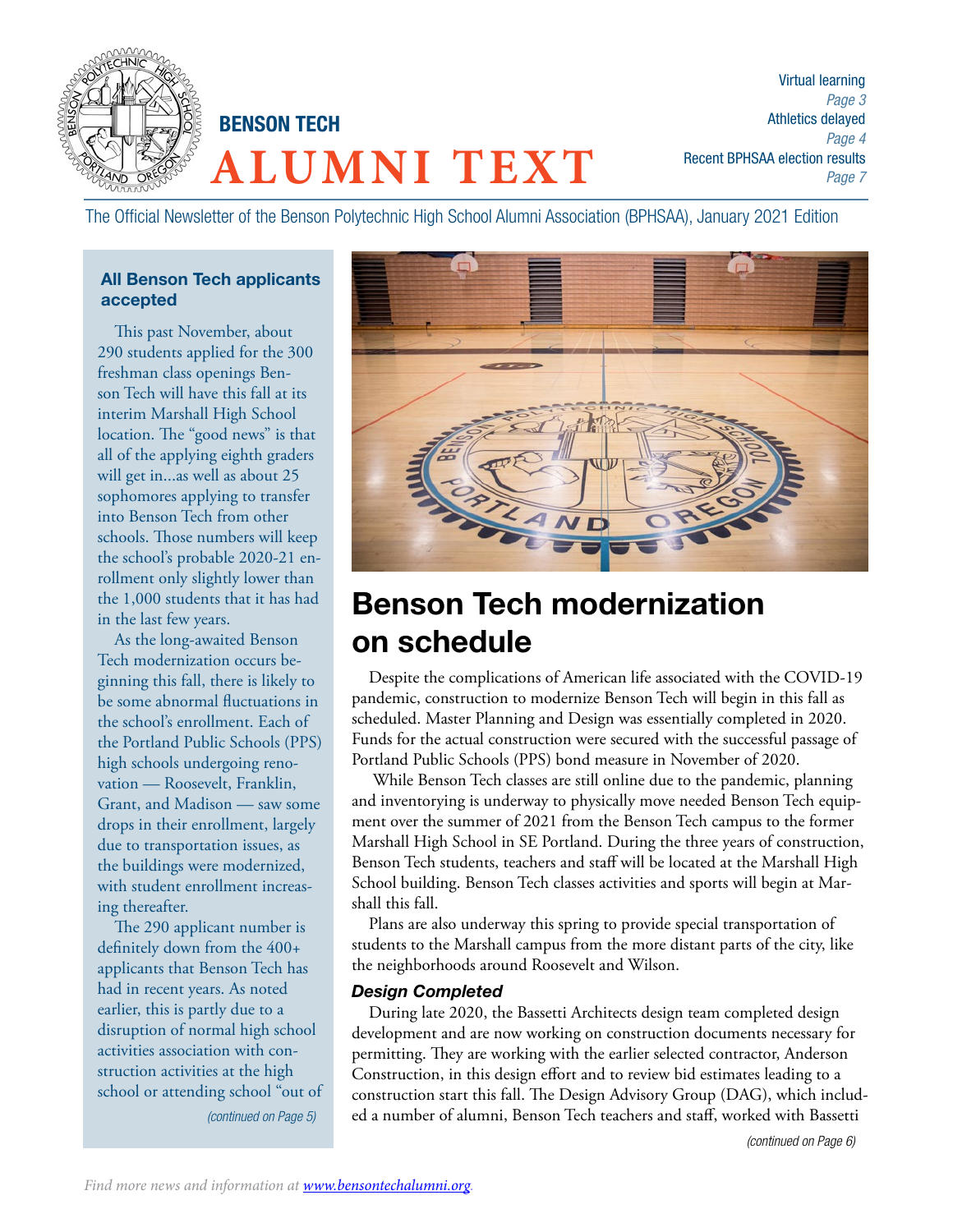## Benson Tech's first principal had many firsts

#### *By Roger Edwards (Class of 1963)*

For now and for years to come, alumni returning to Benson Tech should recall their former days there as students immediately upon entering the main entrance. There will be differences for certain, but the general layout will be much as it was: the dark varnished showcase straight ahead, the main office entrance on the right, and

the mysterious door to the left. There is a portrait of Simon Benson. Most graduates will nod at the geared Benson Tech seal in the center case and might remember the two plaques to the sides. It was during or after the 1950s that these additions were made. The reign of Principal Leon Minear, 1953-1960, was when the Benson seal grew its teeth. The plaque on the right honors Simon Benson and could have come to the lobby at anytime. The left plaque, however, is for Charles Cleveland, the first principal for Benson Tech and for the Portland School of Trades besides. The plaque recognizes his tenure from 1912 to 1946, a reign unlikely to be equaled.

While there are few if any graduates of Benson Tech still living who knew Principal Cleveland, we all owe him a debt. He was instrumental in the making of what Benson Tech has become. Even as the construction of the original buildings was underway, he was at work planning the curriculum for the first classes in the fall of 1917. There was to be an introductory, preparatory rotation for different trades along with academic classes. From this survey, students could make a reasoned selection of the trade he found most interesting, and choose from either a three year or four year course of instruction. The initial vocational training options were blacksmithing, drawing, electrical construction, machine shop, plumbing and gas fitting, tool room operation, and wood shop.

Mr. Cleveland was born in Astoria during 1884 and completed his preparatory education there before graduating from the University of Oregon. He taught high school in Prineville for a time and then undertook further course work in New York. After several years of practical work in electrical engineering and construction he was named the head of the electrical department at the Portland School of Trades and became principal there the following year. He married in that same year. His foresight

as a school administrator quickly became apparent when he organized a band at the trade school in 1914. The school was renamed the Benson School of Trades in 1915 after Simon Benson's gift to Portland Public Schools, and so began Mr. Cleveland's official role as Benson principal.

Money matters also attracted his attention. With the end of World War I, Portlanders were wondering about

the nature of this new high school. The first Tech Show was organized in 1919 as a fundraiser for Benson Tech athletics and proved to be a good idea. In 1925, a student candy stand was established to provide retail experience and add to the student body savings account. Starting in 1926, this account was further bolstered by deposits from the Cashiers Club — home room students who solicited donations from their classmates. The annual senior class-play raised money for the senior prom. Money from this student account contributed to the purchase of a radio transmitter in 1923, a state-of-the-art Westinghouse movie projector in 1932, the

Kimball pipe organ in 1937, and more than \$8,000 worth of war bonds in 1942. Construction of the auditorium was completed in 1931 and the pipe organ was a prized feature there until 1995. Do they still show movies in the auditorium during lunch periods?

The hazards of vocational training led to the addition of a first-aid course to the Benson Tech curriculum in 1929. It was the first of its kind among Portland high schools. Students completing this class were designated first responders to shop accidents. A fire brigade was also given this distinction soon afterwards. Throughout his career, Mr. Cleveland was a strong advocate of special interest clubs. The were thespians, astronomers, fencers, choirs, radio technicians, riflemen, skiers, and chess players among the many groups that came and went over the years. The Benson Creed published in the January 1947 Poly Tech states in part, "… I will some time in my school career join some worthy school club or organization, giving it my full support as long as I am a member thereof."

It was ill health that compelled Mr. Cleveland's retirement after the 1946 school year. He died at his home on December 13, 1947. His plaque in the front lobby is well deserved. Do give it a nod of appreciation on your next visit to the building.



C. E. CLEVELAND, PRINCIPAL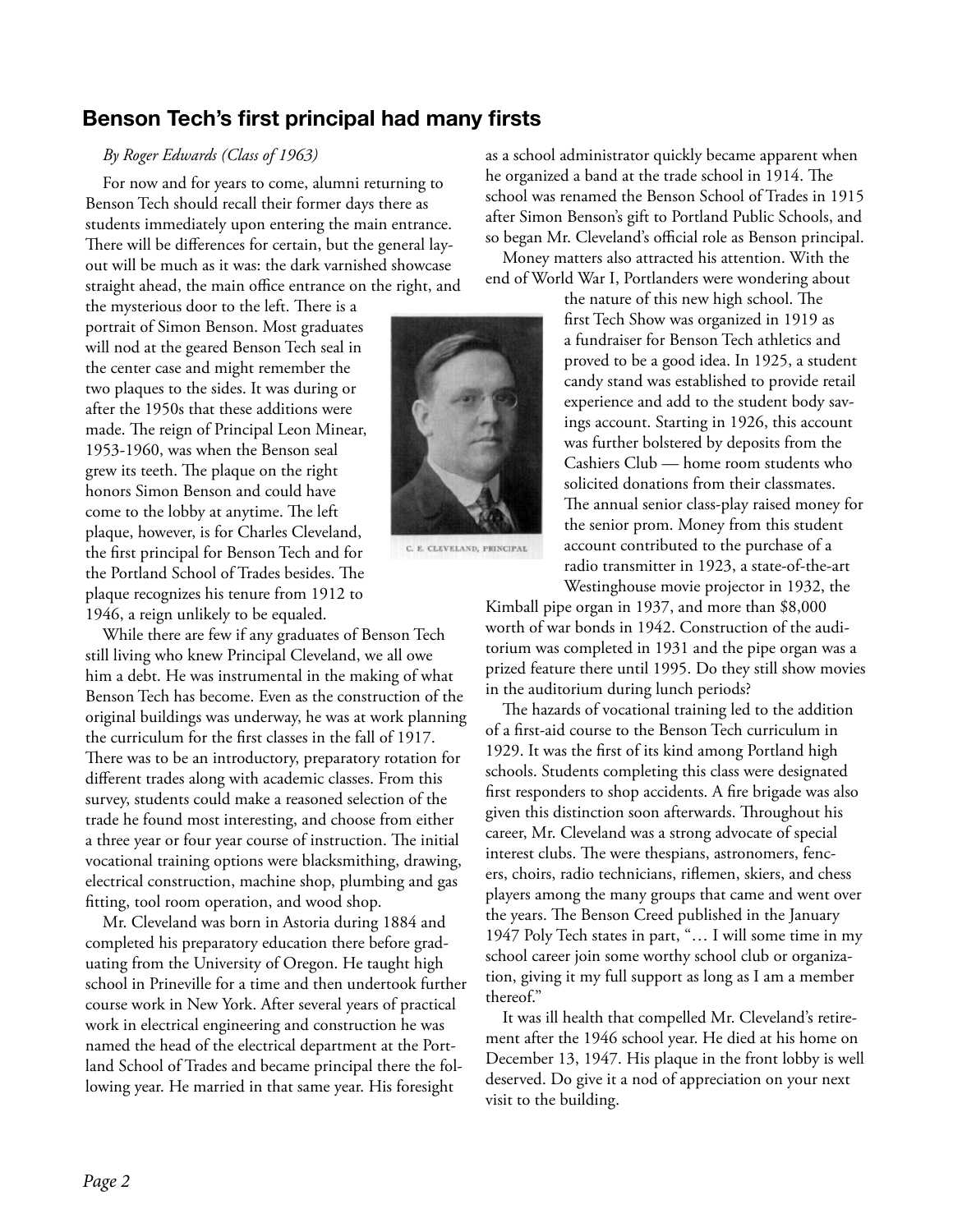## Being a Techman during virtual learning

#### *By Parker Myrus (Class of 2023)*

*Editor's note: The BPHSAA Board of Directors asked Parker Myrus-—a Benson Tech sophomore and vice president of his class —who participated in its November meeting, to write candidly about his experiences "attending" Benson Tech while all classes were being taught on line this past fall.*

Let me start off by saying the challenges of virtual learning abound almost as frequently as the headaches! Let me be clear that this is no fault of the teachers but rather the system's approach on the whole.

We switched platforms for assigning work at the beginning of this school year (from last spring) from Google Classroom to Canvas and there have been a lot of challenges in that aspect mostly by students who are unable to find or turn in work. Teachers have to learn, use, and teach this new platform simultaneously. The most common problem I have experienced in not being able to find an assignment or simply forgetting it was assigned as you don't have a piece of papers sitting on your desk to remind you that you have to do it. I have found a to-do list a necessity!

Another challenge I have found is asking questions that last year would take 30 seconds now take three-five emails



*Above: Parker Myrus, Benson Tech vice president of the sophomore class, at his desk for another day in the virtual classroom.*

and two days to get answered. It's not all bad. I do have a lot more free time and there's no commute to school. School also starts an hour later than last year. I have to hand it to the Benson staff; there were only 50 Fs out of the 1,000+ Benson students at the end of the first fall grading period. There is also a lot more flexibility on how and when we work. I was also on the golf team last year, and with fall sports being postponed, it is a part of high school that I miss.

## Benson Tech starting second semester of 2020-2021 school year online

Benson Tech and all other Portland Public Schools (PPS) high schools will start the second semester of

the 2020-21 school year in a "comprehensive distant learning mode" (online, pursuant to the State of Oregon's current COVID-19 guidelines.

COVID-19 infection rates and cases remained alarmingly high in Portland and Oregon at the beginning of 2021 and are

anticipated unlikely to moderate for another month. Though some of Oregon's school districts have decided to resume in-school instruction, especially at the elementary school level, PPS and some of the other larger school districts are waiting for local COVID-19



Brown recently increased the vaccination priority of school teachers and staff.

In the meantime, a few exceptions are being made by PPS to allow in-person instruction for small numbers of high school seniors needing to make up credits to graduate this June.

It is hoped by all that conditions will change and in-person instruction at

Benson Tech will resume later in the second semester. For the latest news, check the Coronavirus Resources section of the PPS website, as well as www.bensontechalumni.org.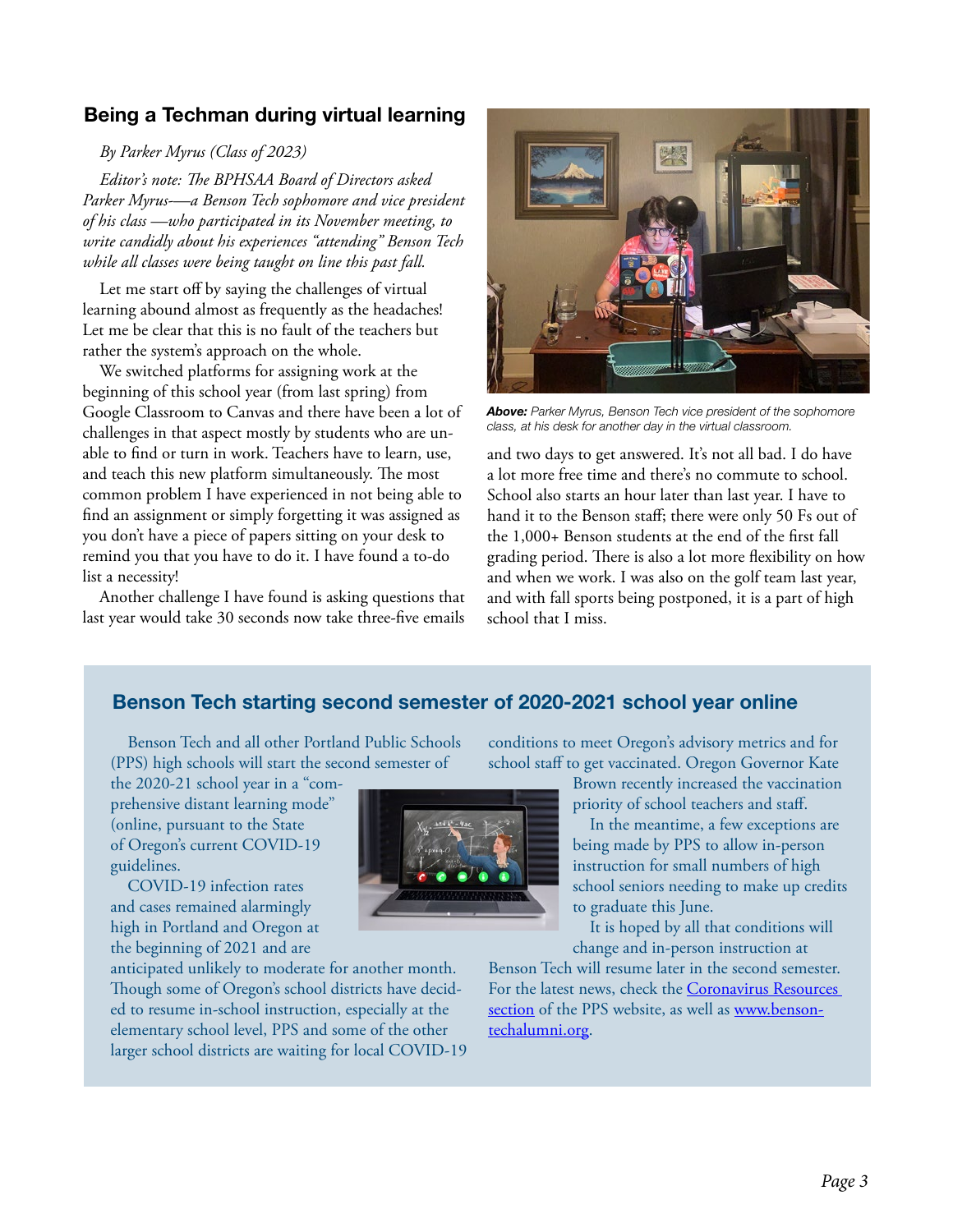## Athletics delayed again by COVID 19

All of Benson' Techs athletics, as well as Portland's high schools and the rest of Oregon's, have been pushed back further in the 2020- 21 school year. As of this time, fall sports will start this year's athletic competition on March 1, followed by spring sports on April 12, and winter sports on May 17. These statewide dates were set by the Oregon School Activities Association on December 7, 2020, pursuant to guidelines issued by Governor Kate Brown and the Oregon Health Authority. Based on these dates, there will only be time for six weeks of completion for each sport.

Football practices are scheduled to start February 8, with practice for soccer, volleyball and cross-country on February 22. There does remain some question about the volleyball competition, as it is an indoor sport where the transmission of the

COVID-19 virus appears to be higher than outdoors. Stay tuned.

The "spring sports" baseball, softball, golf, tennis, and track and field practices are anticipated to start April



5 with competition beginning April 12. It will be the "winter sports" that will be played so out of season this school year. Practice for basketball, swimming and wrestling are scheduled to begin May 10, with contests starting May 17.

Prior to the fall 2020 spike in Coved 19 cases state-wide, practice for winter sports were to have started December 28, and followed by fall sports on February 22nd and spring sports on April 19 Those dates would have allowed a longer schedule in all of the sports. Some non-contract conditioning of most of the teams did occur in the early fall before COVID-19 cases began to rise

It is hoped now in January 2021 that COVID-19 infections will level off and diminish to allow this new even shorter sport schedule to be accomplished.

## Support Benson Tech athletes with Tech Pride Volunteers and Benson TechBoosters

*Excerpted and reprinted from September 2020 Alumni Text*

 The Tech Pride Volunteers and Benson Tech Boosters are a group of parents, guardians, family members, friends and alumni who come together to help support the Benson Tech community. You can get involved by joining our email list at TechPrideVolunteers@gmail.com. Our goal is to make it possible for everyone to support Benson Tech in a way that works for them. The three pillars our community of volunteers are supporting are:

**Student Life:** We (usually) help with dances/student activities, partner with a local non-profit to supply free food to students week, and staff tables during various school events. We would love ideas about how we can build community remotely for the things that make high school fun.

**Faculty and Staff:** We provide treats and meals during conferences, teacher appreciation week, and other activities. We would love ideas about how to support these essential workers as they navigate a whole new way to practice their craft.

**Student Athletes through Benson TechBoosters** (a tax-exempt,  $501(c)(3)$  organization): In our first year (2019–2020), the Benson TechBoosters raised more than \$6,000. Proceeds are distributed to teams for extra training gear and other support. Even if we can't get together in person during the pandemic and Benson Tech's closure, we can still raise money for our student athletes for when they return just by taking a few minutes to register for:

- Amazon Smiles Remember to log in under Amazon Smiles each time you shop
- Fred Meyer Community Reward points Select "Benson TechBoosters" and then do your usual shopping.

These reward programs will send 0.5% of your purchases straight to the TechBoosters account, which are disbursed to our teams quarterly. Sign up for these programs to raise funds without spending an extra penny!

*The BPHSAA appreciates the efforts of the Tech Pride Volunteers and Benson Tech Boosters. We support their efforts and encourage our alumni to get involved. More information can be found at the following websites:*

- *Tech Pride Volunteers Building Community techpridevolunteers.org*
- *• Benson TechBoosters bensontechboosters.org (email at bensontechboosters@gmail.com)*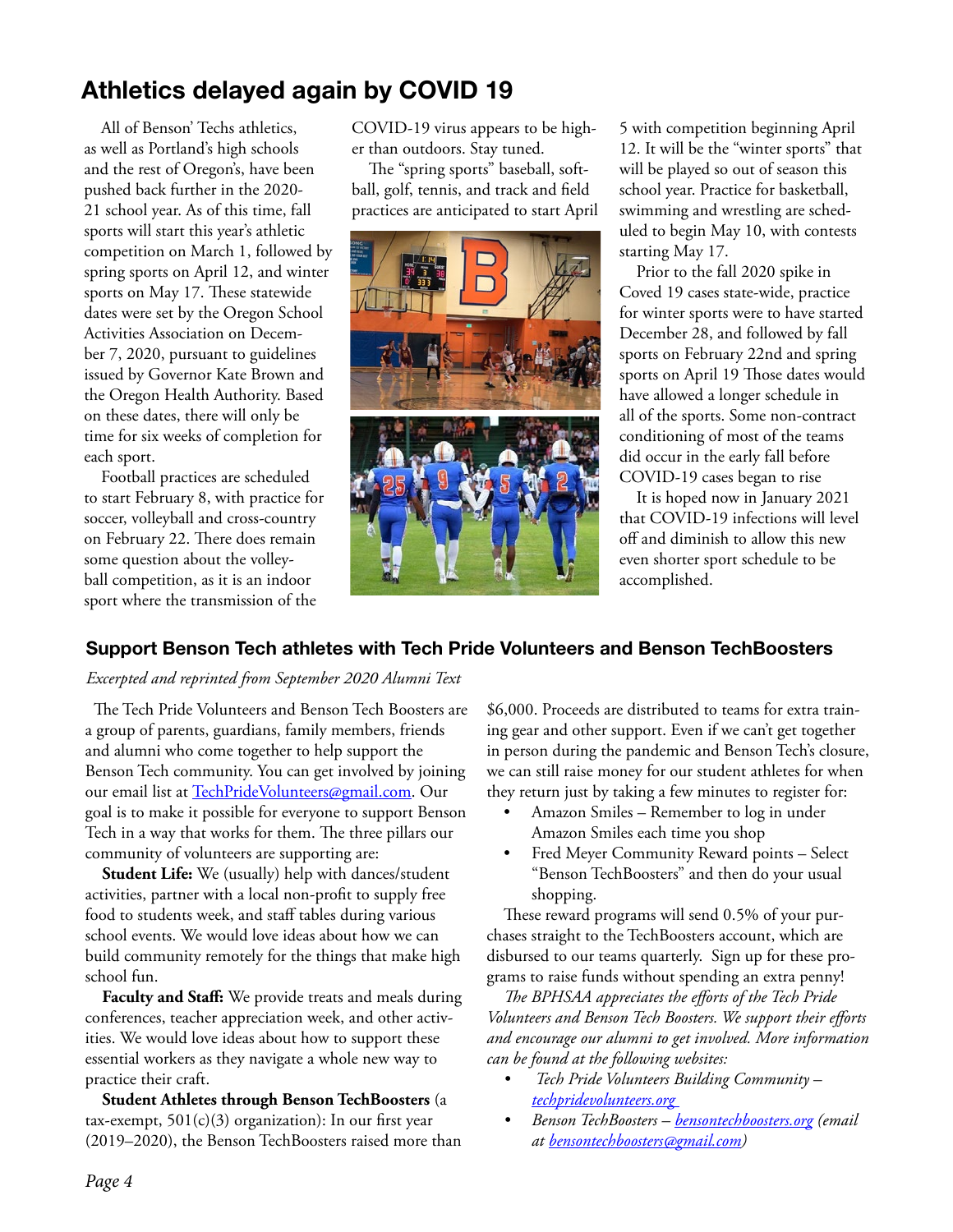

*Above: Shop demonstration from past Benson Tech Show.* 

## 2021 Tech Show a victim of the pandemic

Due the closure of PPS buildings and the State of Oregon's restrictions on social gatherings, due to COVID-19, the 2021 Tech Show has been canceled. This will be the second consecutive cancellation of what would have been the 100th Tech Show. Previously, the Benson Tech Show had been canceled only once during World War II since it commenced in 1919.

The BPHSAA is cautiously optimistic about the return of Tech Show in 2022 when the event will be held at Benson's interim location at the Marshall High School campus (as it will also be in 2023 and 2024). The Tech Show will return to its newly modernized home at Benson Tech in 2025.

## Benson Tech graduation rates among highest for PPS for 2020

The 2019-2020 graduation rates for PPS high schools were released in January 2021 and for the second year in a row, Benson Tech's graduation rate was



92%. The PPS overall graduation rate was 83.7%, which was slightly higher than the statewide average for Oregon high schools at 82.6%.

For more information about the 2020 graduation numbers, visit the graduation rate article published in the PPS District News section in the January 2021 edition.

| <b>PPS 2020 Graduation Rates</b> |     |
|----------------------------------|-----|
| Lincoln High School              | 95% |
| <b>Grant High School</b>         | 94% |
| <b>Benson High School</b>        | 92% |
| Wilson High School               | 92% |
| <b>Cleveland High School</b>     | 91% |
| Franklin High School             | 86% |
| Jefferson High School            | 84% |
| <b>Madison High School</b>       | 83% |
| Roosevelt High School            | 77% |

#### All Benson Tech applicants accepted, continued from front cover

the neighborhood" at the former Marshall High School campus. For Benson Tech, the dislocation from a central city location to the SE corner of Portland may have had a larger effect. In addition, due to the COVID-19 restrictions, there were no opportunities for prospective student to visit Benson Tech or to have face-to-face discussion with Benson staff during an initially shortened application window.

After a direct plea from the leadership of the BPHSAA to PPS administration asking to extend

the enrollment/application window and an additional Benson Tech staff effort, that window was extended and more virtual discussions were arranged. As a result, applications jumped from 100+ to almost 300. Additional "good news" is that the applications have come from all over Portland, with a broader distribution across the city than in prior years.

The BPHSAA intends to carefully track both the Benson Tech enrollment though 2020-21 and the PPS' and Benson Tech's plans

to acquaint prospective seventhand eighth-grade students across Portland about the "Benson Experience." The BPHSAA strongly believes it is very important to keep Benson Tech's enrollment as close to 1,000 students as possible during its time at Marshall. This will put the school in a good position to be free of the past enrollment cap as it returns to a modernized Benson Tech campus, which is being built to accommodate 1,700 students.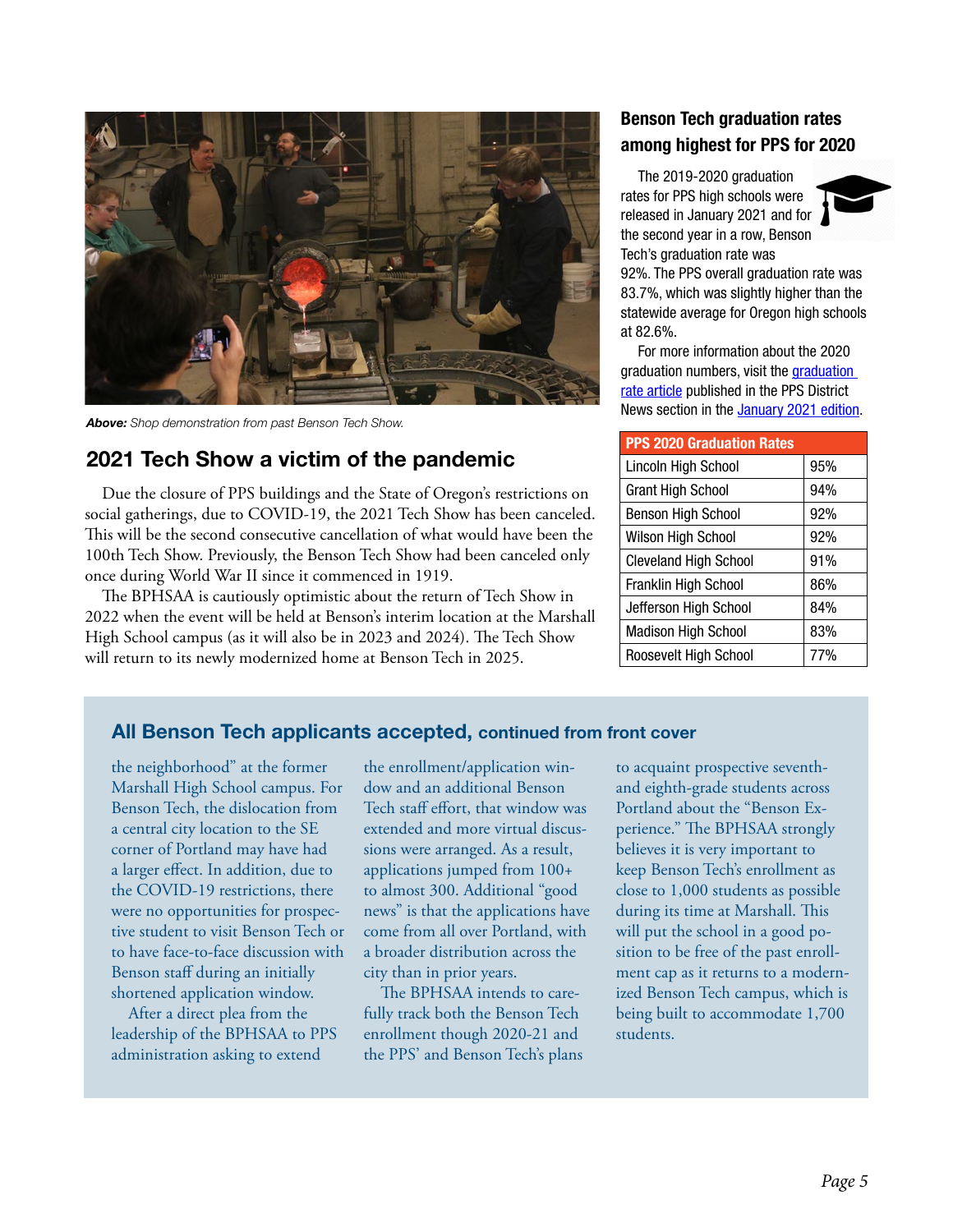## Benson Tech modernization, continued from front cover

and the PPS Benson Tech modernization team, albeit via online sessions throughout these later efforts, as they did in the past several years.

The modernization will include rebuilding the career and technical education (CTE) shops and learning space, a new centrally located student common/cafeteria, remodels of the gym and auditorium, and a seismic retrofit and health and safety upgrades of the historic significant buildings. The plan designed with sustainability in mind includes planting more than 40 trees and installing a solar array generating 400 + kW of power providing reusing material when possible. In greatly improving accessibility though out, and the front lawn, walks and steps will be redone. The latest architectural drawing and an animated flythrough of the new building can be seen by going to the PPS website **School Building Improvement Bond** section. Click "Benson," and then either "Benson Renderings" or "Benson Flythough."



#### *Construction Funds Assured*

Funds to complete Benson Tech's modernization were assured when Portland votes approved the latest PPS bond measure. In the November 3rd elections,the proposed bond measure received almost 75% of the votes cast. In addition to the funds for Benson Tech, the bond will provide money to modernize Jefferson High School, continue plans to modernize Wilson and Cleveland High Schools, replace textbooks and technology equipment, and health and safety projects across the district, and begin plans for a Center for Black Student Excellence.

While planning and actions were occurring in 2020, the actual existence of money to complete the modernization of Benson Tech had come into question. Funds to fully modernize the school were originally included in the 2017 bond measure that also had funds for Madison and Lincoln High Schools and Kellogg Middle School. However, as design for Madison and Lincoln progressed it was found that the actual construction to modernize those

two schools would cost more than the bond had provided for. To make a long story short, there was only enough money in the measure to complete the design work, but not the construction. The approved 2020 bond measure now provides the money so that construction will proceed as soon as school is out this June 2021.

#### *Inventory and disposition of existing school equipment underway*

As plans progress to move out of Benson Tech in June to allow construction to begin this fall, all existing equipment is being inventoried. Benson Tech teachers and staff are working with Benson's new vice principal for modernization, Dan Malone, to develop a complete inventory of Benson's equipment. This inventory will be used to determine what will be moved over the summer to Marshall, what will be stored for eventual use in the modernized building, and what will be disposed of.

Last fall several, BPHSAA members (Rob Johns, Roger Edwards, Bob Trimble, Jeff Strachan, and Andy Payne) accompanied Malone though most of the CTE space to provide alumni input into those decisions. COVID-19 restrictions have since hampered further BPHSAA visits to the school, but Malone has virtually attended the Board's monthly meetings since last fall.

As the inventory continues to be fine-tuned, physical clean-up of shop area and disposal of some unneeded equipment has already begun. As surplus equipment is identified, PPS and Benson Tech are making every effort to find alternative uses for it — whether it is offer it to others and/or to be recycled. Offers of some aircraft and auto equipment, etc have been made for example to other schools or museums. When it is possible to obtain monetary compensation for any of the surplus those funds will be used to offset costs of the modernization.

*Editor's note: At this time, Benson Tech and PPS are developing a site whereby alumni and others will be able to acquire other Benson Tech surplus equipment and furnishings, including possible memorabilia. For those interested, further information will be promptly reported on the BPH-SAA website, www.bensontechalumni.org.*

Further background regarding the Benson Tech modernization can also be found in earlier editions of the BPHSAA Alumni Text newsletter (which can be found on the BPHSAA website under **About Us>Newsletters**) and on the PPS website.